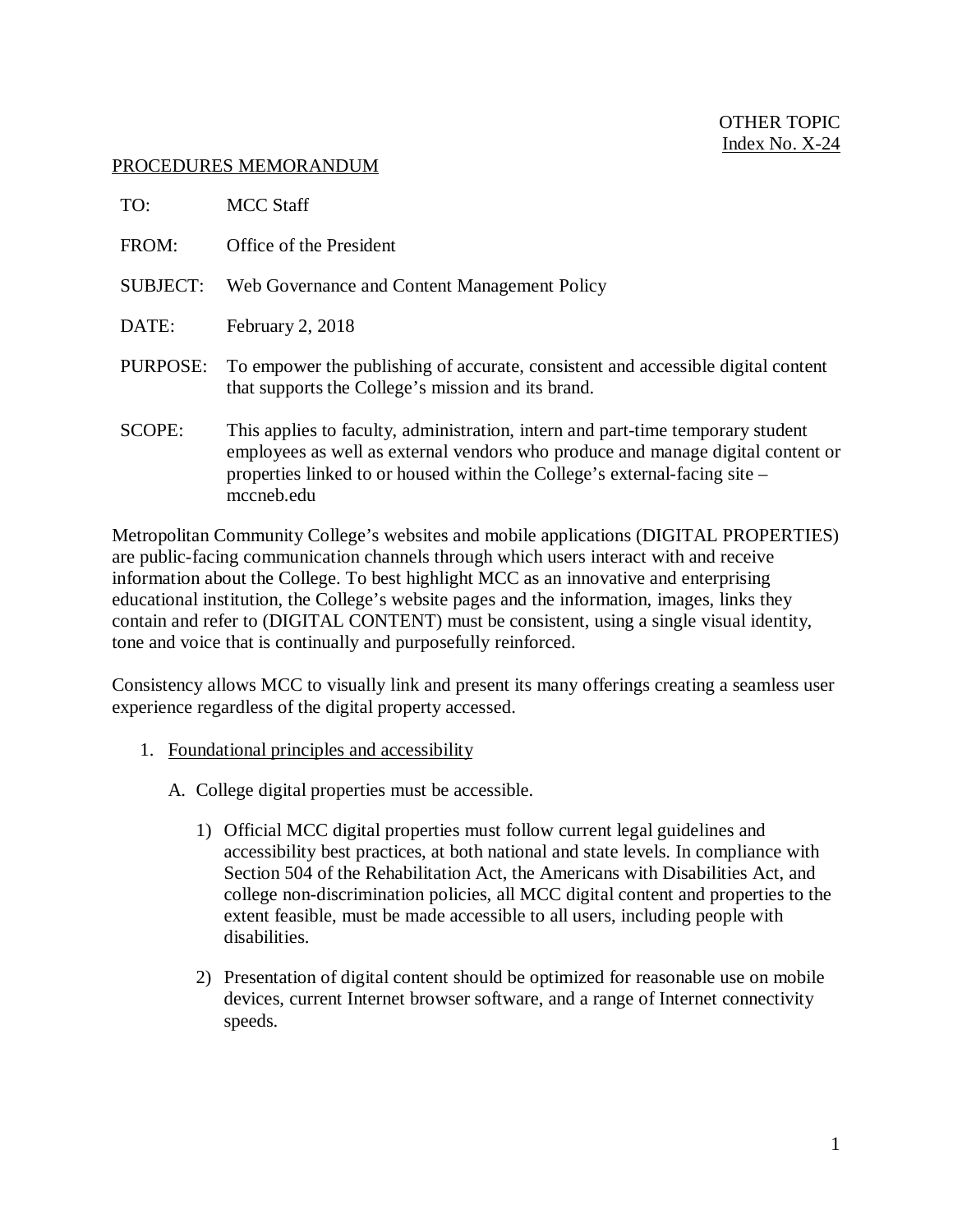- B. College digital properties must be secure.
	- 1) Official MCC digital properties must meet or exceed the standard and best practices for system security, secure transactions, and protection of personal data and identity.
- C. College digital properties must use a user-centric approach.
	- 1) MCC's digital presence is a natural extension of MCC's commitment to studentcenteredness. Adapting to MCC's various digital audiences helps to make sites approachable and easy to use, and strengthens the messages conveyed by site content. Primary audiences at MCC include prospective students, current students, alumni, current and prospective faculty and staff, communities across the College's four-county service area, donors, and the academic community.
	- 2) The information architecture for MCC's digital properties will be based on primary audience needs rather than on the College's internal organizational chart, processes or internal nomenclature. College digital properties should enable visitors to find desired information and complete intended transactions quickly and in an intuitive manner.
	- 3) To best serve all audiences, user-centered design principles should be implemented in tandem with usability testing and applied measurement.
- D. College digital properties must be brand compliant and consistent.
	- 1) Consistency is the most important factor in ease of navigation and use driving a positive user experience across all properties.
	- 2) Official MCC digital properties must conform to College standards for communication and branding. Digital brand guidelines are published by and can be obtained from the Office of Marketing, Brand and Communication.
- 2. Governance, management and support

Governance for digital properties and content at MCC will be led by:

**Web Governance Committee** – comprised of senior leadership from the Office of the President; Office of Marketing, Brand and Communication; Academic Affairs; Strategic Initiatives; Disability Support Services; Organizational Development; Administrative Services; Administrative Computing; Instructional Design Services; and Enrollment Services.

Management and support of digital properties and content at MCC will be led by:

- A. **Marketing Insights and Analytics Team**
- B. **IT Web Development Team**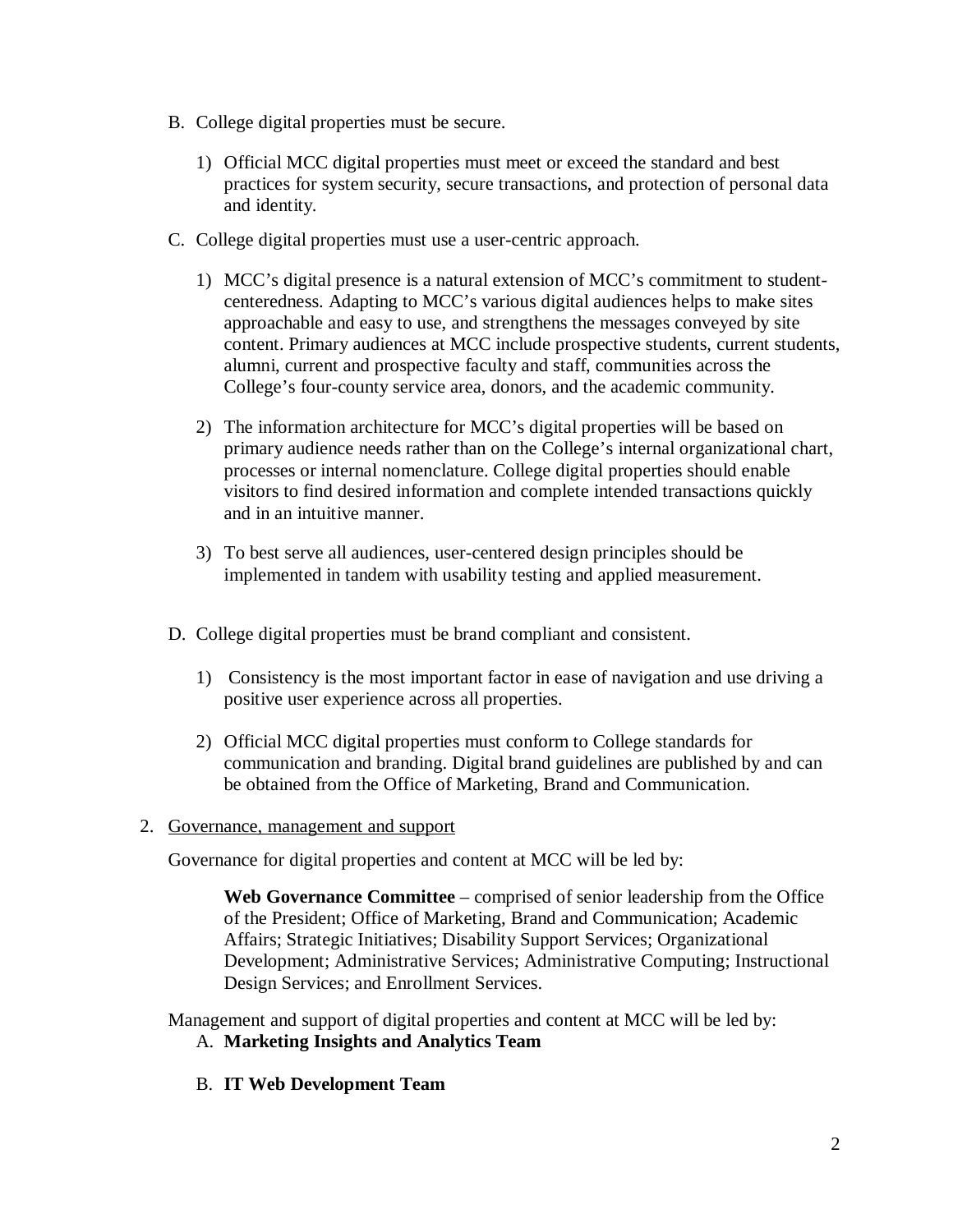## 3. Submitting Feedback

All College employees are encouraged to submit feedback regarding online properties and content. Suggestions, additions and maintenance requests can be submitted online using the Online Content Request Form found on MCC's Intranet Forms Bank. The Marketing Insights and Analytics Team is responsible for evaluating and prioritizing these requests and providing a response, resolution or alternative workaround upon receipt (generally within 48 hours).

## 4. The MCC Digital Community – roles and responsibilities

Production and management of digital content on the College's external website (mccneb.edu) is a shared responsibility enabled by the MCC Digital Community. This community is comprised of the following groups (Figure 1, MCC Digital Community functional chart):

- A. **Marketing Insights and Analytics Team** holds ultimate responsibility for the College's digital presence and properties. Reviews and approves content ensuring compliance with MCC brand, usability and accessibility standards.
- B. **Information Technology Web Development Team** enables technical aspects of the Content Management System software, uptime and maintenance.
- C. **Content Management System (CMS) User Group** MCC faculty members, MCC administration employees, and students (interns and part time temporary employees) who create and submit content for their respective departments and/or areas. Individuals in this group have varying levels of access credentials into the College's Content Management System platforms for online publishing (Kintico) and ADA/UDL compliance (Siteimprove).



*Figure 1, MCC Digital Community functional chart (Appendix A)*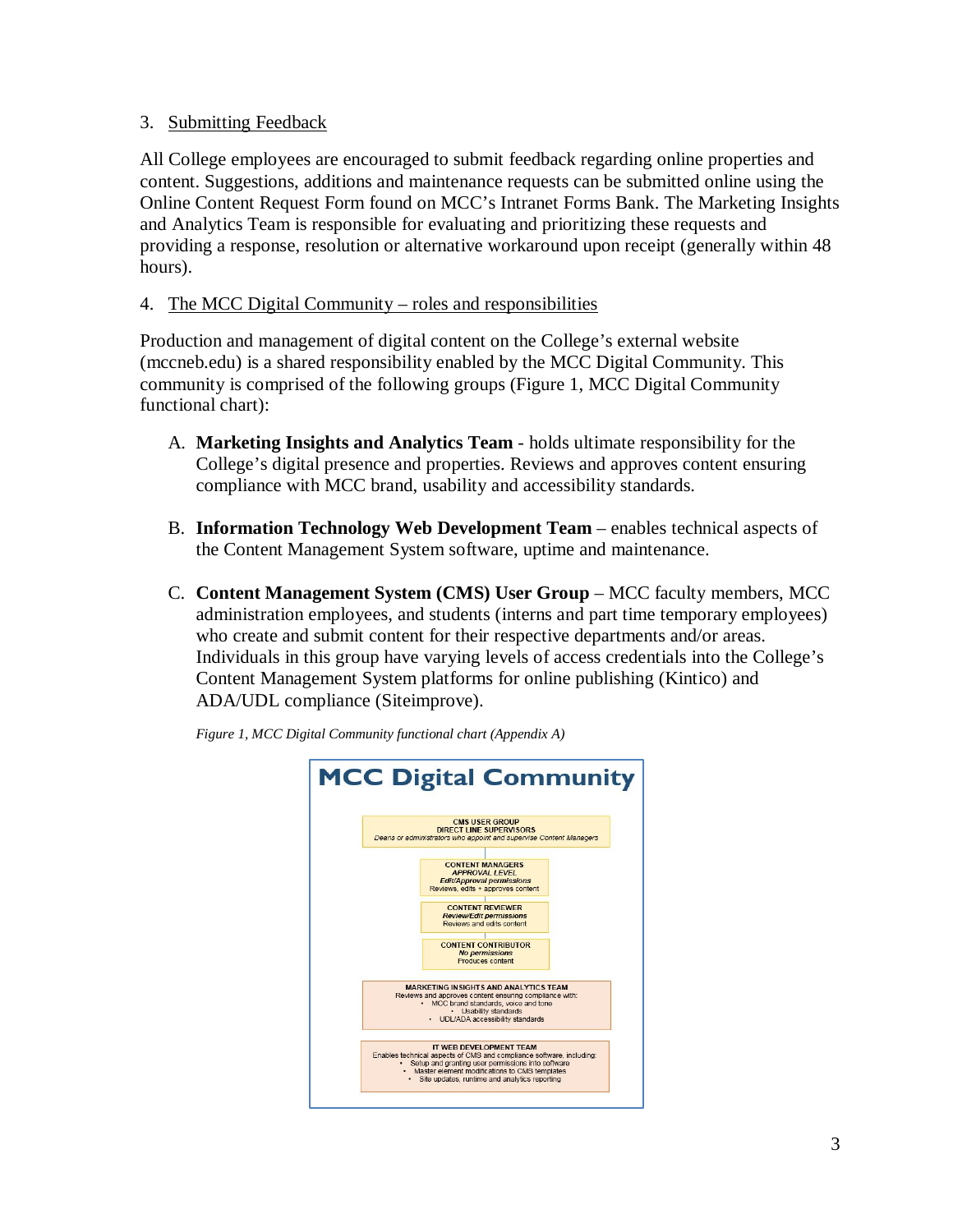Direct Line Supervisors (Deans, department heads) are ultimately responsible for their department's digital presence. Direct Line Supervisors should designate a primary as well as a secondary Content Manager for their department. The Marketing Insights and Analytics Team will work with supervisors to ensure an appropriate Content Manager has been designated.

In appointing Content Managers, Direct Line Supervisors should look for the following aptitude and skill sets in candidates:

- Professional, engaged and caring individuals who are committed to helping enforce lawful accessibility.
- Willingness to learn and remain compliant.
- Openness to integrate the principles of universal design and accessibility into digital content.
- Ability to apply problem solving and critical thinking skills to their role and work.
- Knowledge of and experience working with Internet browser software.
- Working knowledge of Microsoft Word or similar word processing software.
- Basic proofreading skills.
- Basic HTML coding skills are preferred, but not required.

All Content Managers must attend CMS and Siteimprove start-up and continuing training. Web managers must participate in all Web user group meetings as well as any future training provided by the Marketing Insights and Analytics Team or Web Development Team.

## 5. Content production policy for CMS User Group members

MCC's digital properties are important tools for promotion and provide an effective method for sharing information about programs, services and courses. It is important that information on MCC's digital properties is current, accurate, easy to find and fully accessible. Content should complement other efforts to sustain and reinforce the College's identity or image. Consistent layout and design, navigation, writing style and tone help to build a positive image of the College. The following policy applies to the College's external website (mccneb.edu) and all digital properties linked to it.

- A. MCC shall employ a single web Content Management System (CMS) to update its official digital properties.
- B. All digital content representing the College must conform to the College's approved brand standards to ensure consistency. The Office of Marketing, Brand and Communication is responsible for upholding the brand in the overall design, the consistency of imagery, and the voice reflected throughout MCC's digital presence. The Marketing Insights and Analytics Team is empowered to instruct departments to change items that don't conform to brand standards and this web governance policy (please see Section 6: Noncompliance for details.)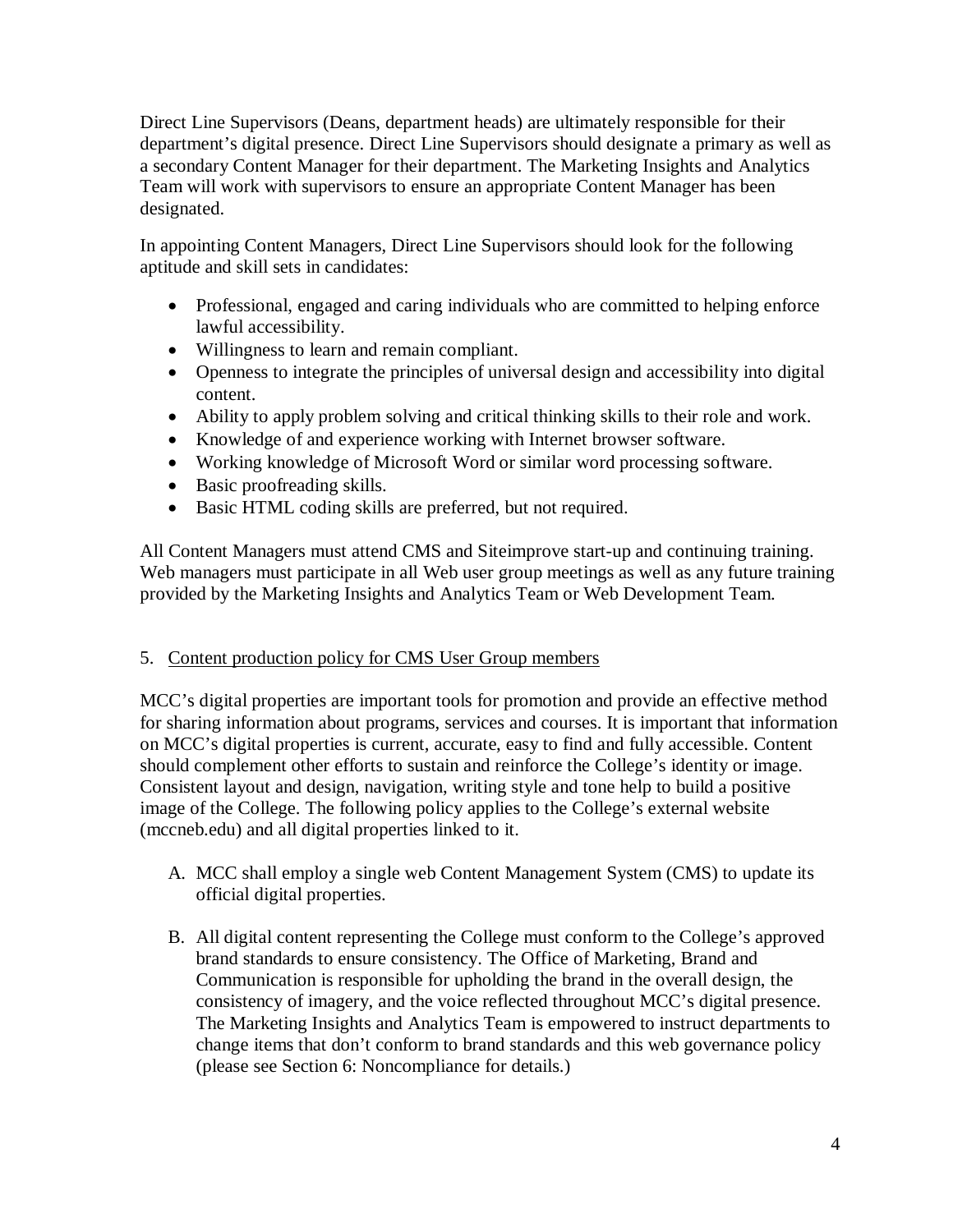- C. Major design elements that impact the brand will be locked within the CMS to prevent accidental alteration. Any changes to these elements should be approved by the Marketing Insights and Analytics Team prior to development.
- D. All digital content will be kept current, reviewed every 90 days and managed using a common archival process.
- E. Members of the CMS User Group are responsible for content maintenance, accessibility and accuracy of information presented.
	- 1) CMS User Group members must create and publish content within the understood CMS workflow. Creation of content outside of this documented process is considered against policy.
	- 2) Requests for page additions are routed to the Website Executive Committee for review within 30 business days.
	- 3) Content Managers will review their content, make any needed changes, approve and move the content forward for final review and publishing. This action will serve to notify the Marketing Insights and Analytics Team that the site has been updated and/or reviewed.
- F. Marketing Insights and Analytics Team members may perform ad hoc audits on College digital properties and any content found to be outdated, inaccessible or inaccurate may be unpublished until the content is made compliant.
- G. Any pages featured within the external College website's (mccneb.edu) navigation structure must use approved templates, navigation, layout and design as described within the Digital Brand Guidelines document, which can be obtained from the Office of Marketing, Brand and Communication.
- H. All College logo use must comply with *Guidelines for College Logo Use Procedures Memorandum X-22*.
- I. Only licensed software, including text and graphic editors, can be used to create web properties. For more information on what software is provided and/or supported by the College, refer to MCC's *Acceptable Use of Information Technology and Resources Procedures Memorandum X-15*.
- J. Information providers must comply with all local, state and federal laws, including © Copyright and ™ Trademark protections, and comply with all MCC policies and guidelines.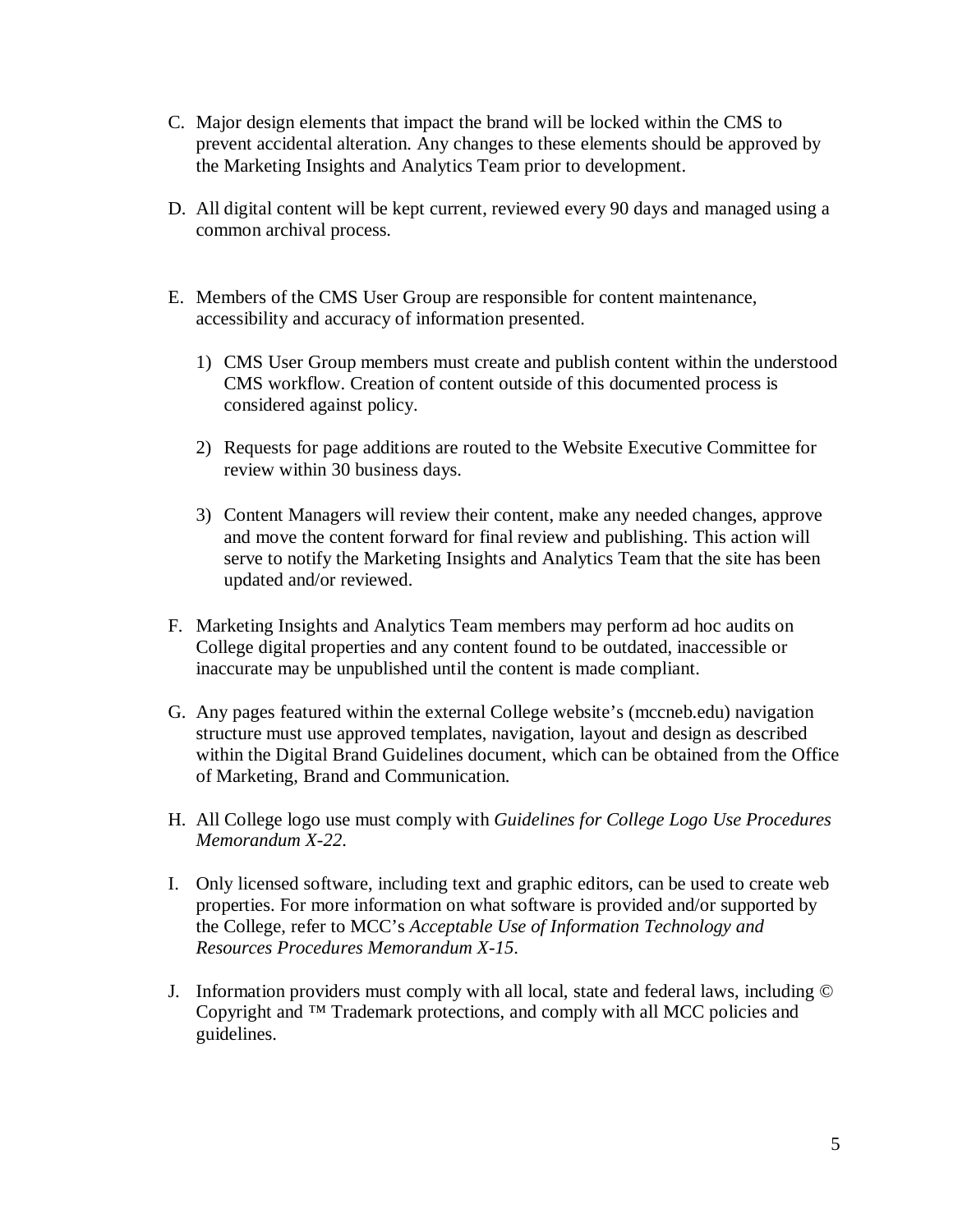- K. The following federal guidelines must be followed for the College to preserve student confidentiality on digital properties. Refer to *Student Rights (Buckley/FERPA Amendment) Procedures Memorandum V-1*.
	- 1) Do not display student scores or grades publicly in association with names, Social Security numbers, ID numbers or even the last four digits of the social security number or other personal identifiers. This includes attendance sheets.
	- 2) If scores or grades are posted, use some code or random numbers known only to you and the individual student.
- L. No direct advertising or solicitation that is intended to render financial gain to the individual or related parties will be allowed on a College digital property without the prior approval of the President or a designee.
- M. All CMS User Group members are required to review and update all content on all digital properties they manage at least once per year. Outdated, redundant or obsolete content must be removed promptly.
- N. If specific content has unusually low traffic, usability tests and/or consulting with the Marketing Insights and Analytics Team can determine the best course of action, which will be contingent upon whether low traffic is due to:
	- 1) A usability or accessibility problem, and structure or navigation changes should be considered.
	- 2) Content being unnecessary or not useful, and the content should be reworked or removed.
	- 3) Content being difficult to find by search engines, and optimization, metadata or page mark-up work may be needed.
- 6. Noncompliance and process to restore

In order to present a consistent MCC brand to primary audiences in the digital space, the guidelines and procedures outlined in this document must be followed. Access to templates and to a seat as a CMS User Group member is dependent upon reading and agreeing to the terms of this policy.

Noncompliant CMS User Group members will receive guidance from the Marketing Insights and Analytics Team. If compliance remains an issue, the Website Executive Committee may appoint a staff member to complete tasks including, but not limited to: removing obsolete, incorrect or non-compliant, inaccessible content.

The Marketing Insights and Analytics Team may grant exceptions to these policies if appropriate.